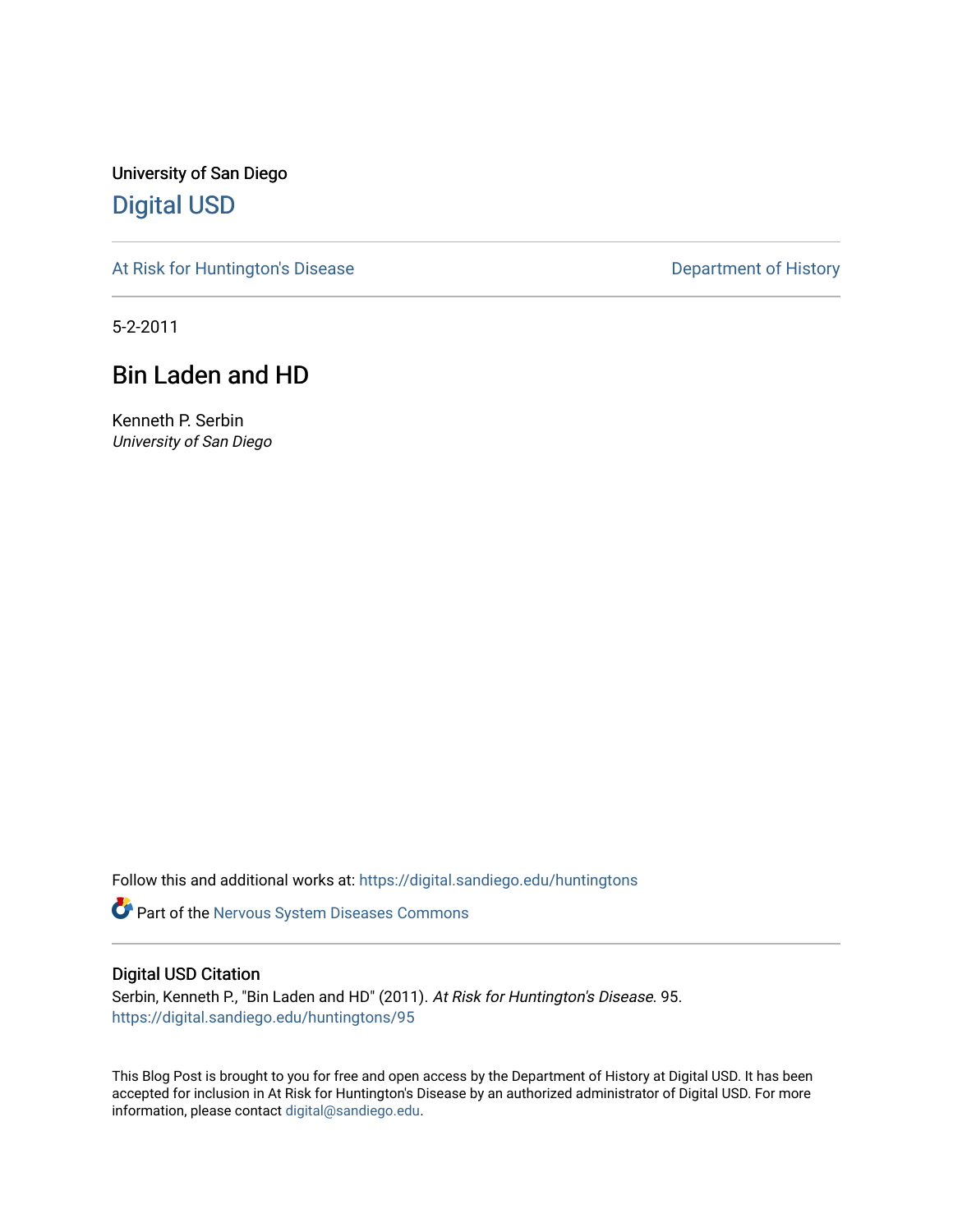# [At Risk for Huntington's Disease](http://curehd.blogspot.com/)

*HD is a genetically caused brain disorder that causes uncontrollable bodily movements and robs people's ability to walk, talk, eat, and think. The final result is a slow, ugly death. Children of parents with HD have a 50-50 chance of inheriting the disease. There is no cure or treatment.*

# Blog Archive

- $\blacktriangleright$  [2021](http://curehd.blogspot.com/2021/)(12)
- $\blacktriangleright$  [2020](http://curehd.blogspot.com/2020/) (16)
- $\blacktriangleright$  [2019](http://curehd.blogspot.com/2019/) (19)
- $\blacktriangleright$  [2018](http://curehd.blogspot.com/2018/) (16)
- $\blacktriangleright$  [2017](http://curehd.blogspot.com/2017/)(14)
- $\blacktriangleright$  [2016](http://curehd.blogspot.com/2016/) (13)
- $\blacktriangleright$  [2015](http://curehd.blogspot.com/2015/) (24)
- $\blacktriangleright$  [2014](http://curehd.blogspot.com/2014/) (24)
- $\blacktriangleright$  [2013](http://curehd.blogspot.com/2013/) (30)
- $\blacktriangleright$  [2012](http://curehd.blogspot.com/2012/) (26)
- $\sqrt{2011(33)}$  $\sqrt{2011(33)}$  $\sqrt{2011(33)}$ 
	- [►](javascript:void(0)) [December](http://curehd.blogspot.com/2011/12/) (2)
	- [►](javascript:void(0)) [November](http://curehd.blogspot.com/2011/11/) (4)
	- [►](javascript:void(0)) [October](http://curehd.blogspot.com/2011/10/) (4)
	- $\blacktriangleright$  [September](http://curehd.blogspot.com/2011/09/) (2)
	- $\blacktriangleright$  [August](http://curehd.blogspot.com/2011/08/) (1)
	- $\blacktriangleright$  [July](http://curehd.blogspot.com/2011/07/) (2)
	- $\blacktriangleright$  [June](http://curehd.blogspot.com/2011/06/) (2)
	- $\nabla$  [May](http://curehd.blogspot.com/2011/05/) (4)
		- S.O.S. for [Huntington's](http://curehd.blogspot.com/2011/05/sos-for-huntingtons-disease-families.html) disease families, and an i...

Holding the [potential](http://curehd.blogspot.com/2011/05/holding-potential-cure-in-my-hand.html) cure in my hand

The [Huntington's](http://curehd.blogspot.com/2011/05/huntingtons-community-rising-and.html) community rising and converging Bin [Laden](http://curehd.blogspot.com/2011/05/bin-laden-and-hd.html) and HD

- $\blacktriangleright$  [April](http://curehd.blogspot.com/2011/04/) (4)
- $\blacktriangleright$  [March](http://curehd.blogspot.com/2011/03/)  $(3)$
- $\blacktriangleright$  [February](http://curehd.blogspot.com/2011/02/) (3)
- $\blacktriangleright$  [January](http://curehd.blogspot.com/2011/01/) (2)
- $2010(26)$  $2010(26)$
- $2009(21)$  $2009(21)$
- $2008(7)$  $2008(7)$
- $\blacktriangleright$  [2007](http://curehd.blogspot.com/2007/) $(7)$
- $\blacktriangleright$  [2006](http://curehd.blogspot.com/2006/) (4)
- $\blacktriangleright$  [2005](http://curehd.blogspot.com/2005/) (17)

#### About Me **GENE [VERITAS](https://www.blogger.com/profile/10911736205741688185)**

MONDAY, MAY 02, 2011

#### Bin Laden and HD

Most Americans will always remember exactly where they were during the 9/11 terrorist attacks.

And most of us will probably remember exactly what we were doing when word came of 9/11 mastermind Osama Bin Laden's killing on May 1, 2011.

I was checking HD-related e-mail. "No bearing on HD… Thank God Osama Bin Laden is DEAD," read a message from a member of the Facebook

I immediately jumped to CNN.com to confirm the report. I shouted the news to my wife in another room, where she was getting our 10-year-old daughter ready for bed.

"What a relief!" my wife and I told each other as I rushed to put the TV on CNN.

Riveted to the screen, we watched President Barack Obama's announcement.

I could feel the two of us being transported back nearly a decade, when we spent so many evenings in that same room anxiously watching the television and worrying what other atrocities Bin Laden might perpetrate upon the nation.

#### **A cause hampered**

In fact, Bin Laden *did* have an enormous – if not always direct – bearing on many facets of American life – including the cause to eliminate Huntington's disease.

In the economic boom of the 1990s, as scientists got their first inklings of possible treatments for HD in the wake of the discovery of the HD gene (1993), the cause started to build substantial momentum under the leadership of the Huntington's Disease Society of America (HDSA) and the Hereditary Disease Foundation.

Even the tech stock crash of 2000 didn't seem to threaten the promise of new research.

But Bin Laden's attacks on the World Trade Center and the Pentagon struck at the heart of our financial and military might. And, as I feared, they diverted the national focus towards security issues and away from philanthropic activities and medical research, both crucial in the fight against HD.

Thus, like many Americans, I took the attacks *personally*. For the first time that I could remember, I cried for our country.

curehd.blogspot.com/2011/05/bin-laden-and-hd.html 1/5 View my [complete](https://www.blogger.com/profile/10911736205741688185) profile

discussion group called "HD Family."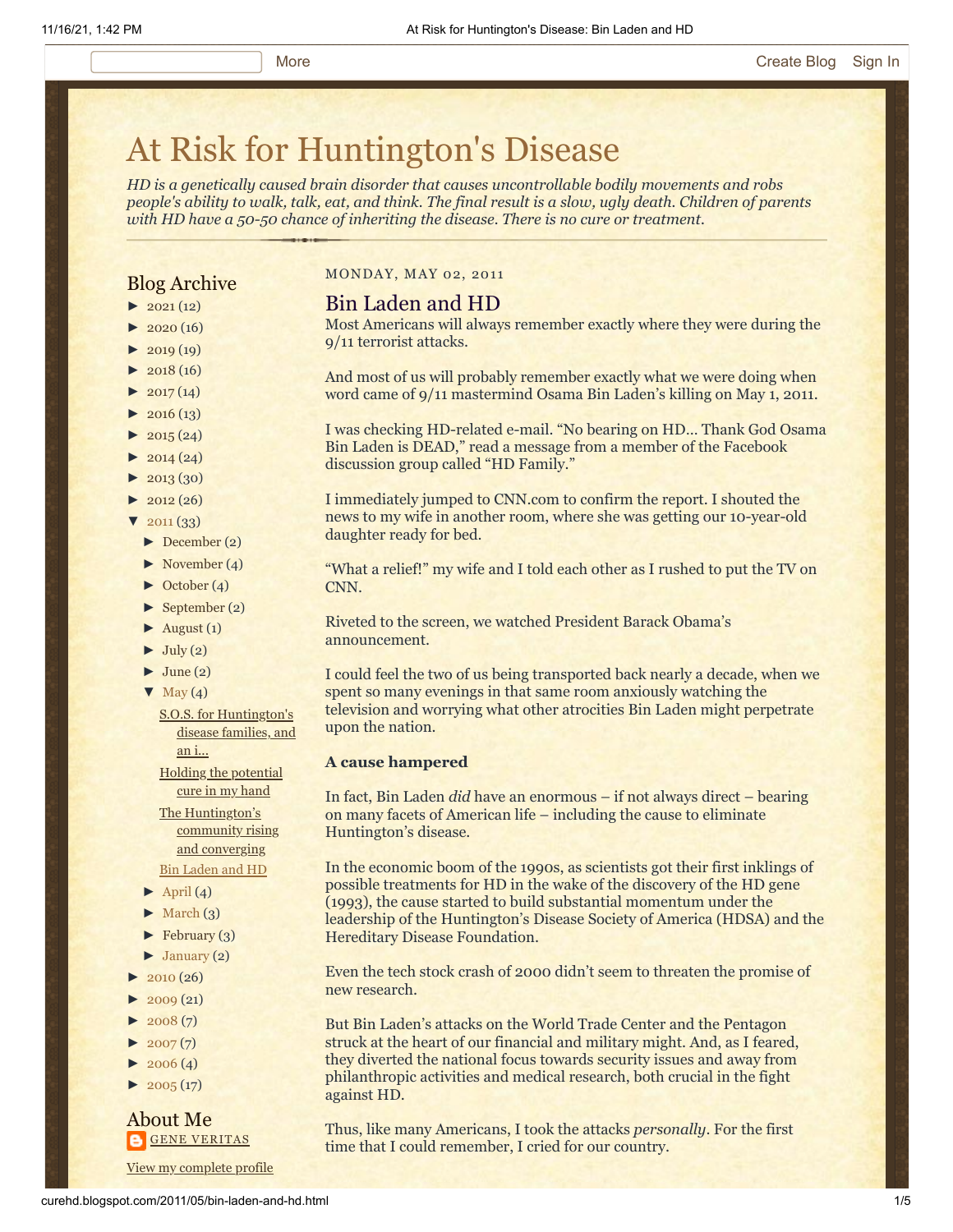# HD Links

# [Huntington's](http://www.hdsa.org/) Disease Society

of America [International](http://www.huntington-assoc.com/) Huntington **Association** [Huntington's](http://hddrugworks.org/) Disease Drug **Works** [Huntington's](http://www.hdlighthouse.org/) Disease **Lighthouse Hereditary Disease [Foundation](http://www.hdfoundation.org/)** [Huntington's](http://www.hdac.org/) Disease Advocacy Center Thomas [Cellini Huntington's](http://www.ourtchfoundation.org/) **Foundation** HDSA Orange County (CA) **[Affiliate](http://www.hdsaoc.org/)** HD Free with [PGD!](http://www.hdfreewithpgd.com/) [Stanford](http://www.stanford.edu/group/hopes/) HOPES Earth Source [CoQ10,](http://www.escoq10.com/) Inc.

# HD Blogs and Individuals

Chris Furbee: [Huntingtons](http://www.huntingtonsdance.org/) Dance Angela F.: Surviving [Huntington's?](http://survivinghuntingtons.blogspot.com/) Heather's [Huntington's](http://heatherdugdale.angelfire.com/) Disease Page

#### **My worst fears**

In June 1999, fewer than two years before 9/11, I had tested positive for HD. In January 2000 our daughter tested negative in the womb. So I was acutely aware of the threat posed by the defective huntingtin gene.

The 9/11 attacks seemed to dash all hope of a quick solution to HD.

I was angry at the Bin Laden terrorists for disrupting our lives and the promise of progress.

I felt especially forlorn about my own gene-positive status, because my mother, who had already been suffering from HD for at least a decade, was rapidly declining and could no longer talk.

As I told a friend at the time, my worst fears had come true: a cataclysmic event threatened to break the back of the nation, perhaps postponing the discovery of a treatment or cure to a date well beyond the start of my inevitable HD symptoms.

But, like the rest of the country, our local HDSA chapter somehow moved ahead, and we proceeded with our plans to raise awareness and funds.

On September 20, 2001, I volunteered at a fundraiser at a small amusement park that brought in \$5,000 for HDSA-San Diego. I remember the strange mixture of emotions as I hustled around the park and worried about terrorism.

Exactly one month after 9/11, I attended our chapter's very first Celebration of Hope Dinner. We raised almost \$63,000 – about \$10,000 more than our goal.

#### **Generosity and terror**

In December 2001, still caught up in the whirlwind of 9/11, I wrote an editorial for our chapter newsletter titled "Generosity and Terror":

*The most immediate concern is about funding. The attacks quickly focused Americans' sympathies on the plight of the thousands of victims and their families. We mourn these horrible losses and support the efforts to bring the killers to justice.*

*The attacks also harmed our economy, and the outpouring of sympathy has diverted attention from many other charitable activities.*

*Government at all levels shifted its focus to dealing with the aftermath of the attacks and protecting the nation against future threats. We are at war. This all means that the government is spending – and will likely continue to spend for years to come – tens of billions of dollars for military defense and national security.*

*This combination of difficulties could undermine long-term philanthropic giving and reduce the level of activities of many charities and programs that fight disease.*

*But HDSA-SD supporters have suggested that the reality can and should be otherwise. Within weeks of the attacks they helped us raise tens of thousands of dollars. Other HDSA events went on as planned elsewhere. This is a resounding message that generosity and compassion will overcome the hateful politics of terror. The American spirit is to move ahead, no matter what the odds.*

*We thank those who have supported us during these difficult moments.*

*And we urge our leaders to remember that a great nation survives not*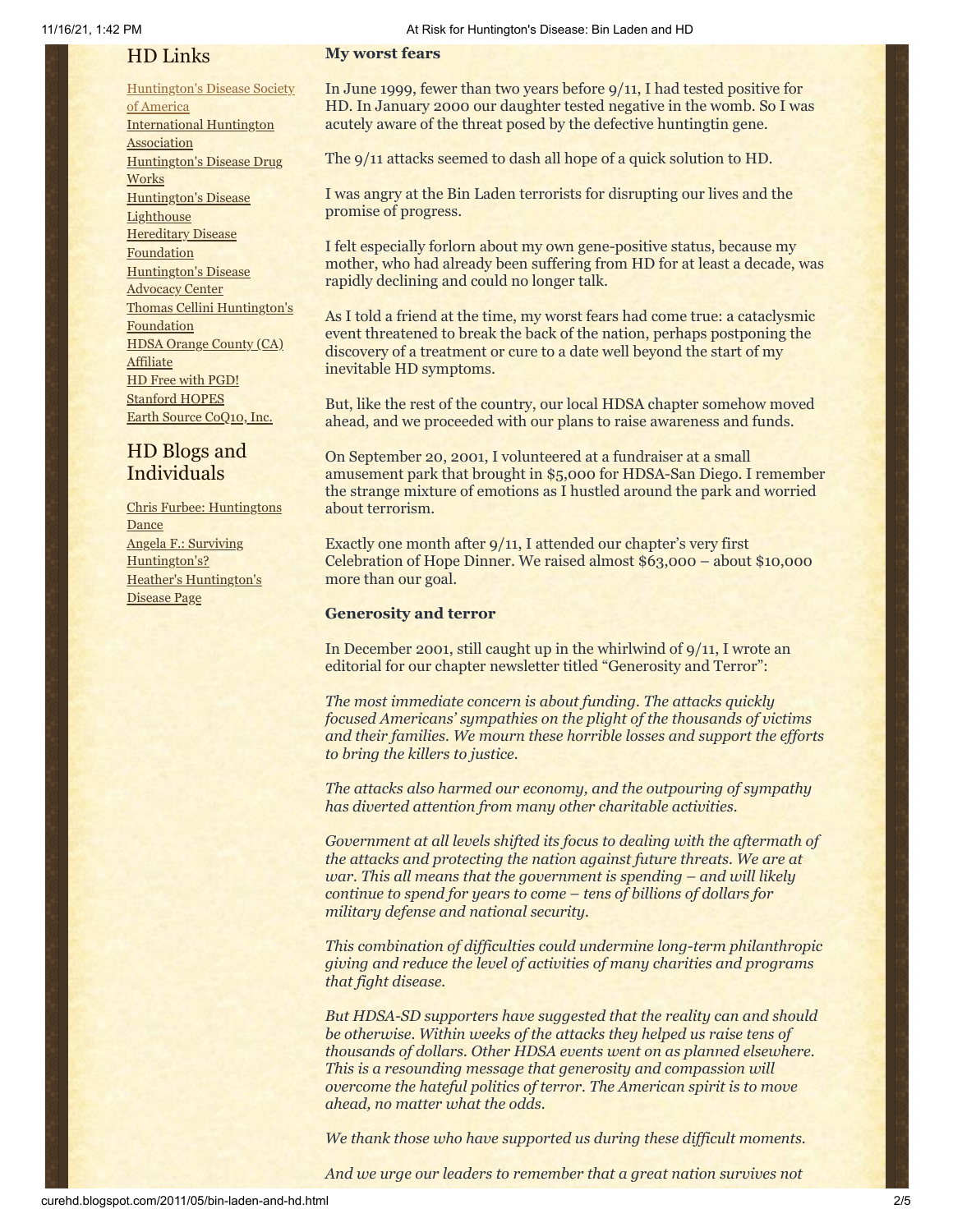11/16/21, 1:42 PM At Risk for Huntington's Disease: Bin Laden and HD

*only with a strong defense, but through the continuation of its programs for the betterment of human life. That includes funding for the National Institutes of Health and other initiatives against disease. In the campaign against terror we must not lose our public soul of domestic concern and generosity by overspending on weapons.*

*Strong health is our most basic prerequisite for survival as a nation. In the fight to stop disease, the test tube will topple terror, MDs will outlast murderers, and veneration of life will overcome the cynicism of violence.*

#### **Ups and downs of philanthropy**

American charitable giving slumped from 2001 to 2003, but grew to record levels by 2007.

During the early 2000s downturn, HDSA also took a hit. Previous, ambitious plans for a \$20 million annual budget fell by the wayside. Public advocacy languished. And, for a number of reasons, HDSA fell into financial disarray. Only now is financial stability in sight.

Under new leadership, HDSA is seeking to reconfigure itself as a community service organization for HD families. (May is Huntington's [Disease Awareness Month, and I'll be writing soon on HDSA's outlook.](http://www.hdsa.org/index/hd-awareness-month-2011.html))

#### **CHDI: a godsend**

Meanwhile, in the past six years the [CHDI Foundation, Inc.](http://www.chdifoundation.org/) has invested heavily in potential treatments and a cure. Its budget will reach an estimated \$100 million this year.

Informally known as the "cure Huntington's disease initiative," CHDI has been a godsend for the HD community. It is partnering with biotech companies, the government, and academic labs to speed up the hunt for effective drugs.

Thanks to a wealthy, anonymous donor, CHDI has kept spending at high levels despite the deep recession of 2007-2009, occasioned by a record drop in charitable giving that dwarfed the post-9/11 slump.

Thus, while in the short run Bin Laden's attacks impacted the HD cause, in the long run the emergence of CHDI trumped terrorism.

In 2001 the 9/11 attacks had caused me to lose much of my hope for an effective treatment or cure. In 2011 I now have a level of hope previously unimaginable – in terms of the organizational and financial commitment to the cure *and* the research progress.

#### **Unity and ingenuity**

In his speech about Bin Laden's killing, President Obama appealed for a renewal of national unity and reminded Americans that we "can do whatever we set our mind to."

Listening to the president, I felt proud to be an American and rejoiced in his optimism about our future.

American ingenuity can bring about better care for our HD patients and their families and the treatments that I and tens of thousands of other gene-positive and HD-affected people so desperately need to stave of the devastation of our brains and eventual premature death.

On May 6, I will travel to Sacramento, CA, to interview a team of scientists working on a potential Huntington's disease stem-cell treatment under the leadership of <u>[Dr. Jan Nolta](http://jannolta.com/)</u>. The next day I will deliver a speech on my experiences as a gene-positive HD activist at the annual convention of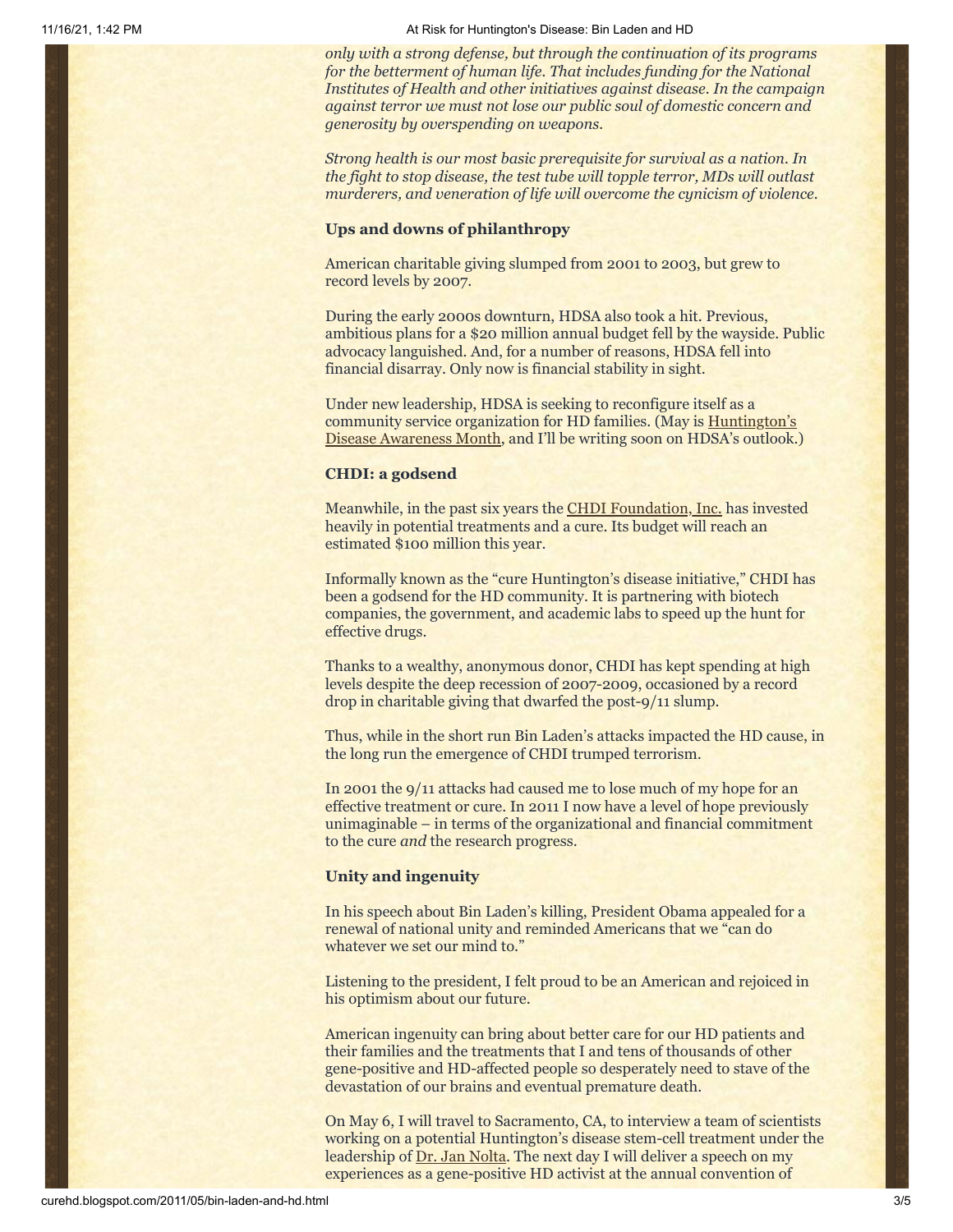11/16/21, 1:42 PM At Risk for Huntington's Disease: Bin Laden and HD

HDSA's Northern California Chapter.

On May 17, I will give a similar speech at [Alnylam Pharmaceuticals](http://www.alnylam.com/), which aims in the next year or so to begin Phase I clinical trials for a potentially revolutionary HD treatment.

HDSA, CHDI, Dr. Nolta, Alnylam, and so many other scientists could together change the history of Huntington's disease and of science and medicine.

It took America ten years to get Bin Laden. With similar determination we can defeat Huntington's disease in the next ten years.

Posted by Gene [Veritas](https://www.blogger.com/profile/03599828959793084715) at [3:36](http://curehd.blogspot.com/2011/05/bin-laden-and-hd.html) PM  $\boxed{M}$   $\boxed{6}$ 

Labels: [9/11](http://curehd.blogspot.com/search/label/9%2F11), [activist](http://curehd.blogspot.com/search/label/activist), [Alnylam](http://curehd.blogspot.com/search/label/Alnylam), [awareness](http://curehd.blogspot.com/search/label/awareness), [CHDI](http://curehd.blogspot.com/search/label/CHDI), CHDI [Foundation](http://curehd.blogspot.com/search/label/CHDI%20Foundation), [cure](http://curehd.blogspot.com/search/label/cure), [daughter](http://curehd.blogspot.com/search/label/daughter) , [drug](http://curehd.blogspot.com/search/label/drug) , [gene](http://curehd.blogspot.com/search/label/gene) , [gene-positive](http://curehd.blogspot.com/search/label/National%20Institutes%20of%20Health) , [Huntington's](http://curehd.blogspot.com/search/label/Huntington%27s) , Jan [Nolta](http://curehd.blogspot.com/search/label/Jan%20Nolta) , [mother](http://curehd.blogspot.com/search/label/mother) , National Institutes of Health , [symptoms](http://curehd.blogspot.com/search/label/symptoms) , tested [positive](http://curehd.blogspot.com/search/label/tested%20positive) , [treatment](http://curehd.blogspot.com/search/label/treatment) , [wife](http://curehd.blogspot.com/search/label/wife)

 $\Box$   $\odot$ 

#### 6 comments:



#### **[Rob Millum](https://www.blogger.com/profile/06037459948670784448) said...**

Gene only you would be organized enough to have your newsletter article from 10 yers ago. It was relevant and is another demonstration of your relentless pursuitof a cure!

6:56 PM, May 02, [2011](http://curehd.blogspot.com/2011/05/bin-laden-and-hd.html?showComment=1304387782763#c5572105822549288116)



#### **[Mike Anthony](https://www.blogger.com/profile/16108777306008797477) said...**

Lets have a Cure Like Yesterday Gene :O} 4:18 PM, May 03, [2011](http://curehd.blogspot.com/2011/05/bin-laden-and-hd.html?showComment=1304464682512#c738949852212868168)



#### **[Sharon](https://www.blogger.com/profile/09723927864776050193) said...**

I remember when the marker was first discovered. My husband (who is now deceased) had been diagnosed with HD; we felt certain that a cure would be found within 10 years. Now our son is 25, HD+, already showing symptoms, and I just hope and pray that treatments and a cure are a whole lot closer than another decade away!

6:10 PM, May 03, [2011](http://curehd.blogspot.com/2011/05/bin-laden-and-hd.html?showComment=1304471432266#c8516376818373523451)

# **[Unknown](https://www.blogger.com/profile/05114092966216175642) said...**

I am so curious to know who the wealthy, anonymous donor to CHDI is. Thank God for them!

I do believe we can defeat or at least treat Huntington's disease within the next decade. It is truly possible.

Thanks for the great article, Gene.

Linda Ingle

[10:59](http://curehd.blogspot.com/2011/05/bin-laden-and-hd.html?showComment=1304531959677#c8716614163093890079) AM, May 04, 2011



## **[Mike Anthony](https://www.blogger.com/profile/16108777306008797477) said...**

We Thank God for that silent donor.:O}

5:11 PM, May 04, [2011](http://curehd.blogspot.com/2011/05/bin-laden-and-hd.html?showComment=1304554293795#c455262609946872892)

#### **[Mike Anthony](https://www.blogger.com/profile/16108777306008797477) said...**